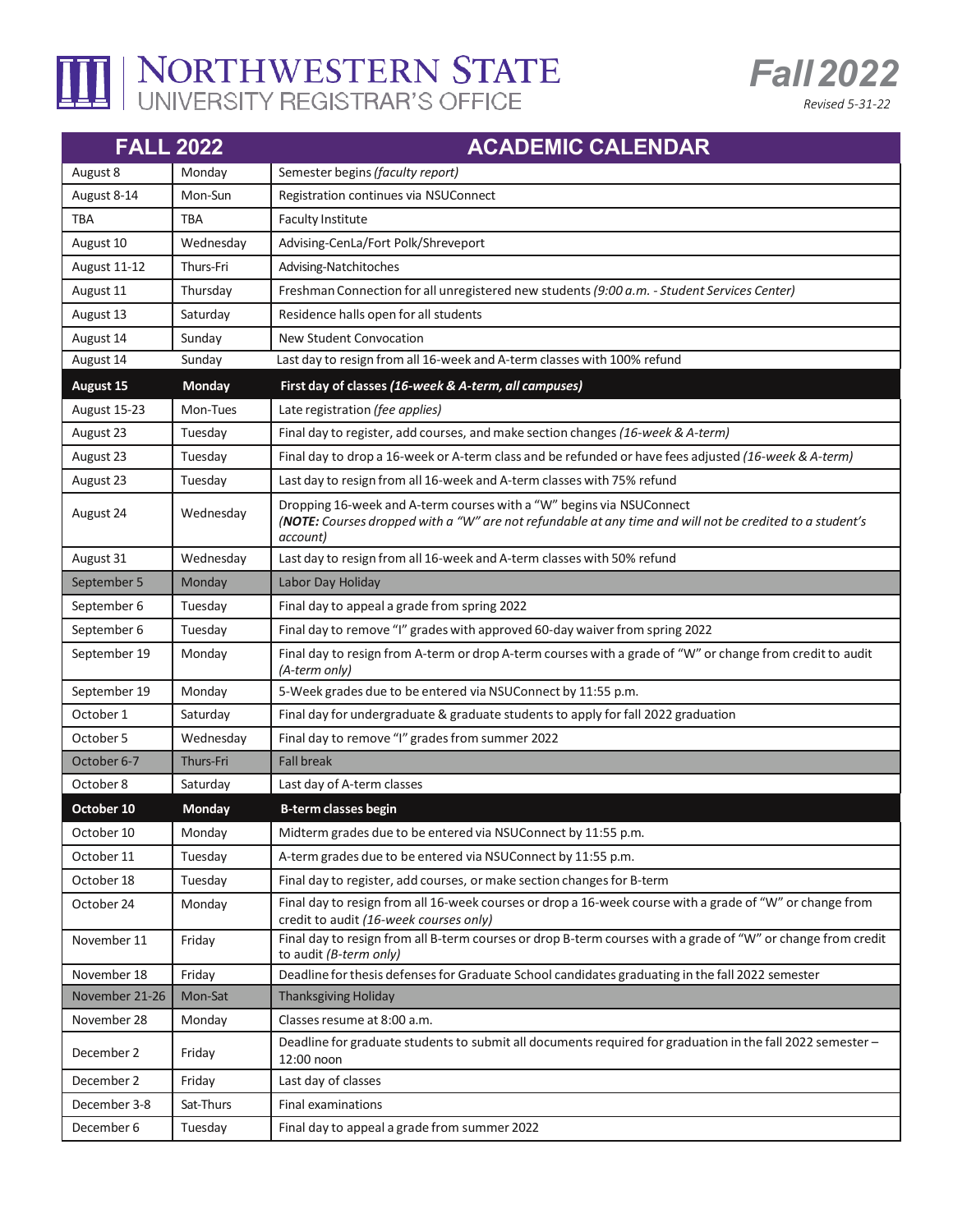| December 6     | Tuesdav  | Final day to remove "I" grades with approved 60-day waiver from summer 2022 |
|----------------|----------|-----------------------------------------------------------------------------|
| December 8     | Thursday | Candidate grades due to be entered via NSUConnect by 5:00 p.m.              |
| December 9     | Friday   | Residence halls close                                                       |
| December 12    | Monday   | All grades due to be entered via NSUConnect by Noon                         |
| December 12    | Monday   | Certification listings due from deans by Noon                               |
| December 14-15 | Wed-Thur | Commencement Ceremonies/Semester ends                                       |

|              | <b>FALL 2022</b> | <b>1ST 8-WEEK SESSION (A-TERM)</b>                                                                                                                                                           |
|--------------|------------------|----------------------------------------------------------------------------------------------------------------------------------------------------------------------------------------------|
| August 8     | Monday           | Semester begins (faculty report)                                                                                                                                                             |
| August 8-14  | Mon-Sun          | Registration continues via NSUConnect                                                                                                                                                        |
| August 14    | Sunday           | Last day to resign from all A-term classes with 100% refund (NOTE: For students enrolled in A-term only)                                                                                     |
| August 15    | Monday           | First day of classes (16-week & A-term, all campuses)                                                                                                                                        |
| August 15-23 | Mon-Tues         | Late registration for A-term (fee applies)                                                                                                                                                   |
| August 23    | Tuesday          | Final day to register, add courses, and make section changes (16-week & A-term)                                                                                                              |
| August 23    | Tuesday          | Final day to drop a 16-week or A-term class and be refunded or have fees adjusted (16-week & A-term)                                                                                         |
| August 23    | Tuesday          | Last day to resign from all A-term classes with 75% refund (NOTE: For students enrolled in A-term only)                                                                                      |
| August 24    | Wednesday        | Dropping 16-week and A-term courses with a "W" begins via NSUConnect<br>(NOTE: Courses dropped with a "W" are not refundable at any time and will not be credited to a student's<br>account) |
| August 31    | Wednesday        | Last day to resign from all A-term classes with 50% refund (NOTE: For students enrolled in A-term only)                                                                                      |
| September 5  | Monday           | Labor Day Holiday                                                                                                                                                                            |
| September 19 | Monday           | Final day to resign from all A-term courses or drop A-term courses with a grade of "W" or change from<br>credit to audit (A-term only)                                                       |
| October 6-7  | Thurs-Fri        | <b>Fall break</b>                                                                                                                                                                            |
| October 8    | Saturday         | Last day of A-term classes                                                                                                                                                                   |
| October 11   | Tuesday          | All A-term grades due to be entered via NSUConnect by 11:55 p.m.                                                                                                                             |

| <b>FALL 2022</b>          |               | 2ND 8-WEEK SESSION (B-TERM)                                                                                                                                                      |
|---------------------------|---------------|----------------------------------------------------------------------------------------------------------------------------------------------------------------------------------|
| Continues through Oct. 18 |               | B-Term Registration via NSUConnect                                                                                                                                               |
| October 9                 | Sunday        | Last day to resign from ALL B-term courses with 100% refund (NOTE:<br>For students enrolled in B-term only)                                                                      |
| October 10                | <b>Monday</b> | <b>B-term classes begin</b>                                                                                                                                                      |
| October 10-18             | Mon-Tues      | Late Registration for B-term<br>Students who register late and are not registered for any other fall 2022 courses will be charged a late<br>registration fee of \$60.00.         |
| October 18                | Tuesday       | Last day to resign from ALL B-term courses with 75% refund (NOTE:<br>For students enrolled in B-term only)                                                                       |
| October 18                | Tuesday       | Final day to register, add courses, or make section changes for B-term                                                                                                           |
| October 19                | Wednesday     | Dropping B-Term Courses with a "W" begins via NSUConnect<br>(NOTE: Courses dropped with a "W" are not refundable at any time and will not be credited to a student's<br>account) |
| October 25                | Tuesday       | Last day to resign from ALL B-term courses with 50% refund (NOTE:<br>For students enrolled in B-term only)                                                                       |
| November 11               | Friday        | Final day to resign from all B-term courses or drop B-term courses with a grade of "W" or change from<br>credit to audit (B-term only)                                           |
| November 21-26            | Mon-Sat       | <b>Thanksgiving Holiday</b>                                                                                                                                                      |
| November 28               | Monday        | Classes resume at 8:00 a.m.                                                                                                                                                      |